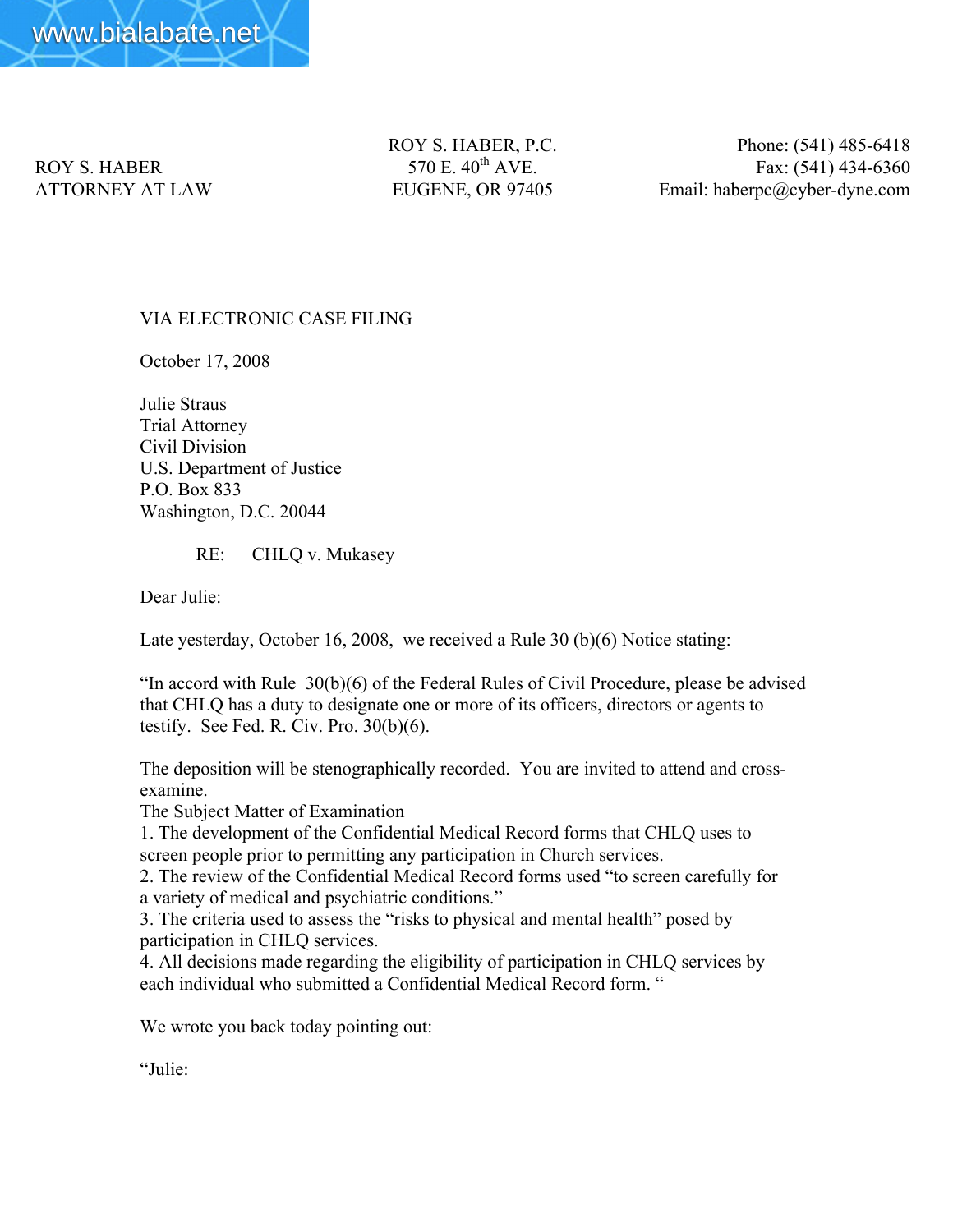

We have your 30(b)(6) Notice, but we believe that there is no justification for responding by making any new witnesses available. You have been given access to 4 named plaintiffs, including the Church's leader in Ashland and Portland and its only paid staff member. Each of these plaintiffs was examined about medical screening practices at the Churches.

You have had the Applications and Medical Forms to use in your cross examination including a variety of forms with minor differences. You have learned a significant amount about the process from two of the Church leaders, the one paid employee and from one of the members who is a medical doctor and familiar with the process. There are a multitude of cites in these depositions to medical screening questions and answers.

You have had more then ample opportunity to discover any facts that could lead to admissible evidence in this case. You have not provided good cause to take a second deposition. For the reasons stated, we will not be producing any witnesses on Monday."

You wrote back the following:

"The deposition has been properly noticed and we will be there at the noted time and place. If the deponent fails to appear, we will move for sanctions in accordance with Federal Rule of Civil Procedure 37."

First, you did not follow Local Rule 30.2 which states:

Except for good cause, counsel will not serve a notice of deposition until they have made a good faith effort to confer with all counsel regarding mutually convenient date, time, and place for the deposition.

This was not done and thus the Notice is defective. Second, you presumed that in one working day, we could produce a witness or witnesses for you to depose (assuming there were any who met your demand) Of greater moment, however, is the Rule 37 sanction threat. This is not how we do business out here. Local Rule 7.1 requires that the parties "through personal or telephone conferences," try to resolve the dispute. You have made no attempt to do so.

Rather then fly to Oregon and waste all of that time and money, you should follow Judge Panner's instructions to the parties and seek a ruling from the Court. We have no people other then the plaintiffs you deposed who would be able to supply any more information as noted above. Assuming however, you were successful in that regard, we would then confer with you about a time and place.

Neither Mr. Marmaduke nor I are available for the remainder to today. You might call Judge Panner's clerk to see about arranging a conference with the Judge either tomorrow or Monday morning. If tomorrow, Mr. Marmaduke will be at, 503 887 9655, or 503 738 9077 and I will be at 541 913 6397.